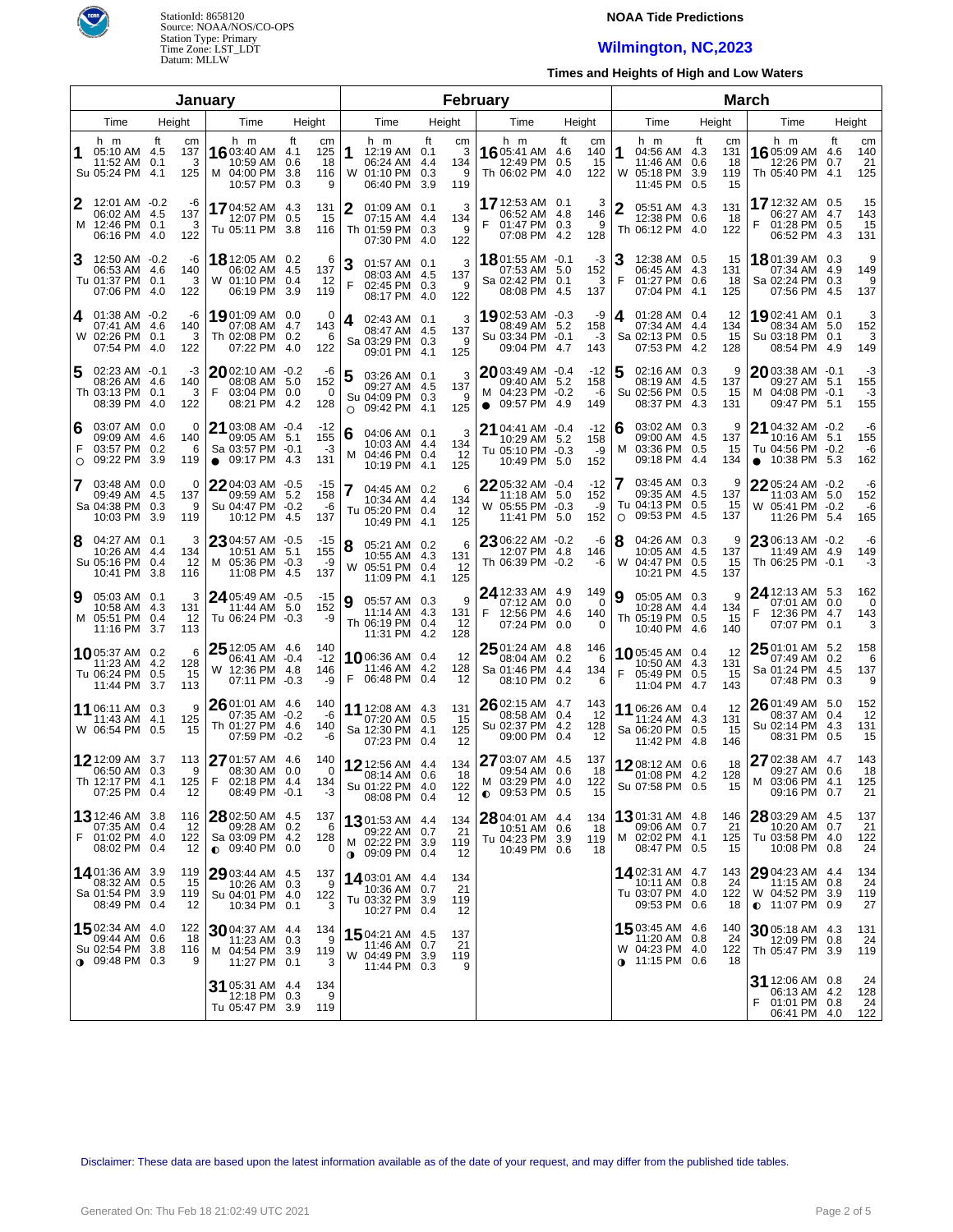

### **NOAA Tide Predictions**

# **Wilmington, NC,2023**

**Times and Heights of High and Low Waters**

|                |                                                                                     |                                           | April                                                                            |                                          | May         |                                                                                |           |                              |                                                                                     |                                                 | June         |                                                                            |                                   |                                                                          |                                                        |  |  |
|----------------|-------------------------------------------------------------------------------------|-------------------------------------------|----------------------------------------------------------------------------------|------------------------------------------|-------------|--------------------------------------------------------------------------------|-----------|------------------------------|-------------------------------------------------------------------------------------|-------------------------------------------------|--------------|----------------------------------------------------------------------------|-----------------------------------|--------------------------------------------------------------------------|--------------------------------------------------------|--|--|
| Time<br>Height |                                                                                     |                                           | Time                                                                             | Height                                   | Time        |                                                                                | Height    |                              | Time                                                                                | Height                                          | Time         |                                                                            | Height                            | Time                                                                     | Height                                                 |  |  |
| 1              | h m<br>01:03 AM 0.8<br>07:07 AM 4.3<br>Sa 01:49 PM 0.7<br>07:34 PM                  | ft<br>cm<br>24<br>131<br>21<br>4.2<br>128 | h m<br>16 01:25 AM 0.3<br>07:13 AM 4.8<br>Su 01:59 PM 0.1<br>07:41 PM            | ft<br>cm<br>9<br>146<br>3<br>-4.8<br>146 | 1           | h m<br>01:20 AM 0.7<br>07:12 AM 4.1<br>M 01:50 PM 0.5<br>07:48 PM              | ft<br>4.3 | cm<br>21<br>125<br>15<br>131 | h m<br>16 02:06 AM<br>07:42 AM 4.5<br>Tu 02:21 PM -0.3<br>08:17 PM                  | ft<br>cm<br>3<br>0.1<br>137<br>-9<br>5.1<br>155 | 1            | h m<br>02:36 AM 0.5<br>07:57 AM 3.8<br>Th 02:34 PM 0.2<br>08:37 PM 4.7     | ft<br>cm<br>15<br>116<br>6<br>143 | h m<br>1603:32 AM<br>08:55 AM<br>F<br>03:28 PM -0.2<br>09:29 PM          | ft<br>cm<br>0<br>0.0<br>122<br>4.0<br>-6<br>152<br>5.0 |  |  |
| 2              | 01:56 AM 0.6<br>07:58 AM 4.3<br>Su 02:35 PM 0.6<br>08:23 PM 4.3                     | 18<br>131<br>18<br>131                    | 1702:24 AM 0.1<br>08:09 AM 4.8<br>M 02:50 PM -0.1<br>08:37 PM 5.1                | 3<br>146<br>$-3$<br>155                  | 2           | 02:14 AM 0.6<br>08:00 AM 4.1<br>Tu 02:34 PM 0.4<br>08:33 PM 4.5                |           | 18<br>125<br>12<br>137       | <b>17</b> 03:01 AM<br>08:33 AM<br>W 03:10 PM -0.3<br>09:06 PM 5.2                   | 0<br>0.0<br>4.5<br>137<br>-9<br>158             | 2<br>F       | 03:30 AM 0.3<br>08:45 AM 3.8<br>03:23 PM 0.1<br>09:21 PM 4.9               | 9<br>116<br>3<br>149              | 17 04:21 AM 0.0<br>09:43 AM 4.0<br>Sa 04:14 PM -0.1<br>10:13 PM 4.9      | 0<br>122<br>$-3$<br>149                                |  |  |
| 3              | 02:47 AM 0.5<br>08:44 AM 4.4<br>M 03:18 PM 0.5<br>09:08 PM                          | 15<br>134<br>15<br>-4.5<br>137            | 18 03:21 AM 0.0<br>09:00 AM 4.9<br>Tu 03:40 PM -0.2<br>09:28 PM 5.3              | $\mathbf 0$<br>149<br>-6<br>162          |             | 03:06 AM 0.5<br>08:43 AM 4.1<br>W 03:17 PM 0.4<br>09:14 PM 4.7                 |           | 15<br>125<br>12<br>143       | 18 03:54 AM -0.1<br>09:21 AM 4.4<br>Th 03:57 PM -0.2<br>09:52 PM 5.3                | -3<br>134<br>$-6$<br>162                        |              | 04:22 AM 0.2<br>09:31 AM 3.9<br>Sa 04:13 PM 0.1<br>10:04 PM 5.0            | 6<br>119<br>3<br>152              | 18 05:08 AM 0.0<br>10:29 AM<br>Su 04:57 PM 0.0<br>$\bullet$ 10:55 PM 4.8 | 0<br>119<br>3.9<br>0<br>146                            |  |  |
| 4              | 03:35 AM 0.5<br>09:25 AM 4.4<br>Tu 03:59 PM 0.5<br>09:48 PM                         | 15<br>134<br>15<br>-4.7<br>143            | 19 04:14 AM -0.1<br>09:49 AM 4.8<br>W 04:26 PM -0.2<br>10:16 PM 5.4              | -3<br>146<br>-6<br>165                   | 4           | 03:56 AM 0.4<br>09:23 AM 4.1<br>Th 03:59 PM 0.3<br>09:51 PM 4.9                |           | 12<br>125<br>9<br>149        | 19 04:44 AM -0.1<br>10:08 AM 4.3<br>F<br>04:42 PM -0.1<br>10:36 PM 5.2<br>$\bullet$ | -3<br>131<br>-3<br>158                          | 4<br>$\circ$ | 05:13 AM 0.1<br>10:17 AM 3.9<br>Su 05:04 PM 0.0<br>10:50 PM 5.1            | 3<br>119<br>0<br>155              | 1905:52 AM 0.1<br>11:14 AM<br>M 05:38 PM 0.1<br>11:36 PM 4.6             | 3<br>3.8<br>116<br>3<br>140                            |  |  |
| 5              | 04:21 AM 0.4<br>10:02 AM 4.4<br>W 04:37 PM 0.5<br>10:23 PM                          | 12<br>134<br>15<br>-4.8<br>146            | 2005:05 AM -0.1<br>10:35 AM 4.7<br>Th 05:11 PM -0.1<br>11:01 PM 5.4<br>$\bullet$ | -3<br>143<br>$-3$<br>165                 | 5<br>F<br>O | 04:44 AM 0.3<br>10:01 AM 4.1<br>04:41 PM 0.3<br>10:25 PM                       | 5.0       | 9<br>125<br>9<br>152         | $2005:31$ AM 0.0<br>10:54 AM<br>Sa 05:24 PM<br>11:19 PM                             | 0<br>4.2<br>128<br>0.0<br>0<br>5.1<br>155       | м            | 06:03 AM 0.1<br>11:06 AM 3.9<br>05:55 PM 0.0<br>11:40 PM 5.1               | 3<br>119<br>0<br>155              | 2006:34 AM 0.2<br>11:59 AM<br>Tu 06:16 PM 0.3                            | 6<br>3.7<br>113<br>9                                   |  |  |
| 6<br>$\circ$   | 05:05 AM 0.4<br>10:33 AM 4.4<br>Th 05:13 PM 0.5<br>10:52 PM                         | 12<br>134<br>15<br>-4.9<br>149            | $2105:53$ AM 0.0<br>11:21 AM 4.6<br>F<br>05:54 PM<br>11:45 PM 5.3                | 0<br>140<br>0.0<br>0<br>162              | 6           | 05:32 AM 0.3<br>10:37 AM 4.1<br>Sa 05:23 PM<br>10:59 PM 5.1                    | 0.3       | 9<br>125<br>9<br>155         | 21 06:16 AM 0.1<br>11:39 AM 4.0<br>Su 06:05 PM 0.2                                  | 3<br>122<br>6                                   | 6            | 06:53 AM 0.0<br>12:02 PM 3.9<br>Tu 06:47 PM 0.0                            | 0<br>119<br>0                     | 21 12:15 AM 4.5<br>07:13 AM 0.3<br>W 12:44 PM<br>06:52 PM                | 137<br>9<br>3.6<br>110<br>12<br>0.4                    |  |  |
| 7<br>F         | 05:49 AM 0.4<br>11:01 AM 4.3<br>05:49 PM<br>11:16 PM 5.0                            | 12<br>131<br>0.5<br>15<br>152             | 2206:39 AM 0.1<br>12:07 PM 4.4<br>Sa 06:35 PM 0.2                                | 3<br>134<br>6                            |             | 06:19 AM 0.3<br>11:16 AM 4.1<br>Su 06:07 PM 0.3<br>11:39 PM 5.1                |           | 9<br>125<br>9<br>155         | 22 12:00 AM 4.9<br>07:00 AM 0.2<br>M 12:25 PM<br>06:43 PM                           | 149<br>6<br>3.9<br>119<br>0.4<br>12             |              | 12:37 AM 5.0<br>07:43 AM 0.0<br>W 01:05 PM 3.9<br>07:41 PM 0.0             | 152<br>0<br>119<br>0              | 22 12:53 AM 4.3<br>07:50 AM 0.4<br>Th 01:30 PM<br>07:28 PM 0.4           | 131<br>12<br>3.6<br>110<br>12                          |  |  |
| 8              | 06:33 AM 0.4<br>11:31 AM 4.3<br>Sa 06:25 PM<br>11:46 PM 5.0                         | 12<br>131<br>0.5<br>15<br>152             | 23 12:29 AM 5.1<br>07:24 AM 0.3<br>Su 12:54 PM 4.2<br>07:14 PM 0.4               | 155<br>- 9<br>128<br>12                  | 8           | 07:07 AM 0.3<br>12:03 PM 4.0<br>M 06:54 PM 0.3                                 |           | 9<br>122<br>9                | 23 12:43 AM 4.7<br>07:42 AM 0.4<br>Tu 01:13 PM<br>07:20 PM 0.5                      | 143<br>-12<br>3.8<br>116<br>15                  | 8            | 01:39 AM 4.9<br>08:35 AM 0.0<br>Th 02:10 PM 4.0<br>08:39 PM 0.1            | 149<br>0<br>122<br>3              | 23 01:30 AM 4.2<br>08:26 AM 0.4<br>02:16 PM<br>08:06 PM 0.5              | 128<br>12<br>3.5<br>107<br>15                          |  |  |
| 9              | 07:18 AM 0.4<br>12:08 PM 4.2<br>Su 07:03 PM 0.5                                     | 12<br>128<br>15                           | 24 01:14 AM 4.9<br>08:09 AM 0.4<br>M 01:43 PM 4.0<br>07:53 PM 0.6                | 149<br>12<br>122<br>18                   | Ι9          | 12:29 AM 5.0<br>07:57 AM 0.3<br>Tu 01:00 PM 4.0<br>07:46 PM 0.3                |           | 152<br>9<br>122<br>9         | 24 01:26 AM 4.5<br>08:23 AM 0.5<br>W 02:03 PM<br>07:57 PM 0.6                       | 137<br>-15<br>3.7<br>113<br>18                  | Ι9<br>F      | 02:40 AM 4.8<br>09:28 AM -0.1<br>03:14 PM 4.1<br>09:41 PM 0.2              | 146<br>-3<br>125<br>6             | 24 02:06 AM 4.1<br>09:01 AM 0.4<br>Sa 03:01 PM<br>08:51 PM               | 125<br>12<br>3.6<br>110<br>18<br>0.6                   |  |  |
|                | 10 12:27 AM 5.0<br>08:06 AM 0.5<br>M 12:57 PM<br>07:48 PM 0.5                       | 152<br>15<br>4.1<br>125<br>15             | 25 02:01 AM 4.7<br>08:55 AM 0.6<br>Tu 02:34 PM<br>08:34 PM 0.7                   | 143<br>18<br>3.9<br>119<br>21            |             | <b>10</b> 01:32 AM 4.9<br>08:51 AM 0.3<br>W 02:09 PM 4.0<br>08:45 PM 0.4       |           | 149<br>9<br>122<br>12        | 25 02:12 AM 4.3<br>09:05 AM 0.6<br>Th 02:53 PM<br>08:39 PM 0.7                      | 131<br>-18<br>3.6<br>110<br>21                  |              | 1003:37 AM 4.6<br>10:22 AM -0.2<br>Sa 04:14 PM 4.3<br>$0.10:45$ PM 0.2     | 140<br>-6<br>131<br>6             | $25$ 02:44 AM<br>09:38 AM 0.3<br>Su 03:47 PM<br>09:47 PM 0.7             | 119<br>3.9<br>9<br>3.7<br>113<br>21                    |  |  |
|                | 11 01:21 AM 4.9<br>09:00 AM 0.6<br>Tu 01:58 PM<br>08:44 PM 0.6                      | 149<br>18<br>-4.0<br>122<br>18            | 26 02:51 AM 4.4<br>09:43 AM 0.7<br>W 03:27 PM<br>09:21 PM 0.8                    | 134<br>21<br>-3.8<br>116<br>24           |             | 11 02:42 AM 4.8<br>09:47 AM 0.3<br>Th 03:19 PM 4.0<br>09:51 PM 0.4             |           | 146<br>9<br>122<br>12        | 26 02:59 AM 4.1<br>09:49 AM 0.6<br>F<br>03:44 PM<br>09:31 PM                        | 125<br>18<br>3.6<br>110<br>0.7<br>21            |              | <b>11</b> 04:33 AM 4.5<br>11:17 AM -0.3<br>Su 05:12 PM 4.5<br>11:48 PM 0.2 | 137<br>-9<br>137<br>6             | 26 03:28 AM 3.8<br>10:20 AM 0.3<br>M 04:34 PM<br>10:54 PM<br>$\bullet$   | 116<br>9<br>3.8<br>116<br>21<br>0.7                    |  |  |
|                | 1202:29 AM 4.8<br>10:01 AM 0.7<br>W 03:12 PM 4.0<br>09:53 PM 0.6                    | 146<br>21<br>122<br>18                    | 27 03:43 AM 4.3<br>10:34 AM 0.8<br>Th 04:20 PM 3.8<br>$\bullet$ 10:19 PM 0.9     | 131<br>24<br>116<br>27                   |             | 1203:49 AM 4.7<br>10:46 AM 0.3<br>$F = 04:24$ PM 4.2<br>$\bullet$ 11:00 PM 0.4 |           | 143<br>9<br>128<br>12        | 27 03:47 AM 4.0<br>10:35 AM 0.6<br>Sa 04:35 PM 3.7<br>$\bullet$ 10:33 PM 0.8        | 122<br>18<br>113<br>24                          |              | 1205:27 AM 4.4<br>12:10 PM -0.4<br>M 06:08 PM 4.6                          | 134<br>$-12$                      | 27 04:18 AM 3.8<br>11:09 AM 0.2<br>140   Tu 05:23 PM 4.0                 | 116<br>6<br>122                                        |  |  |
|                | <b>13</b> 03:49 AM 4.7<br>11:04 AM 0.7<br>Th 04:26 PM 4.1<br>$\bullet$ 11:09 PM 0.6 | 143<br>21<br>125<br>18                    | 28 04:36 AM 4.2<br>11:26 AM 0.8<br>F 05:13 PM 3.9<br>11:22 PM 0.9                | 128<br>24<br>119<br>27                   |             | <b>13</b> 04:52 AM 4.6<br>11:43 AM 0.1<br>Sa 05:27 PM 4.4                      |           | 140<br>3<br>134              | 28 04:36 AM 3.9<br>$11:23$ AM $0.5$<br>Su 05:25 PM 3.8<br>11:39 PM 0.8              | 119<br>15<br>116<br>24                          |              | <b>13</b> 12:49 AM 0.1<br>06:21 AM 4.2<br>Tu 01:02 PM -0.4<br>07:02 PM 4.8 | 3<br>128<br>$-12$<br>146          | 28 12:02 AM 0.7<br>05:13 AM<br>W 12:02 PM 0.2<br>06:15 PM 4.2            | 21<br>113<br>3.7<br>6<br>128                           |  |  |
|                | 14 05:03 AM 4.7<br>12:06 PM 0.5<br>F 05:36 PM 4.2                                   | 143<br>15<br>128                          | 29 05:29 AM 4.1<br>12:16 PM 0.7<br>Sa 06:06 PM 4.0                               | 125<br>21<br>122                         |             | 14 12:06 AM 0.3<br>05:51 AM 4.6<br>Su 12:38 PM 0.0<br>06:27 PM 4.6             |           | 9<br>140<br>$\Omega$<br>140  | 29 05:26 AM 3.9<br>12:11 PM 0.4<br>M 06:15 PM 4.0                                   | 119<br>-12<br>122                               |              | 14 01:46 AM 0.1<br>$07:14$ AM $4.1$<br>W 01:52 PM -0.4<br>07:54 PM 4.9     | 3<br>125<br>$-12$<br>149          | 29 01:07 AM 0.6<br>06:12 AM<br>Th 12:59 PM 0.1<br>07:08 PM 4.4           | 18<br>3.6<br>110<br>3<br>134                           |  |  |
|                | 15 12:20 AM 0.5<br>06:11 AM 4.7<br>Sa 01:04 PM 0.3<br>06:41 PM 4.5                  | 15<br>143<br>9<br>137                     | 30 12:23 AM 0.8<br>06:21 AM 4.1<br>Su 01:04 PM 0.6<br>06:58 PM 4.1               | 24<br>125<br>18<br>125                   |             | 1501:08 AM 0.2<br>06:48 AM 4.5<br>M 01:31 PM -0.2<br>07:24 PM 4.9              |           | 6<br>137<br>-6<br>149        | 30 12:41 AM 0.7<br>06:17 AM<br>Tu 12:58 PM 0.3<br>07:05 PM 4.2                      | 21<br>3.8<br>116<br>9<br>128                    |              | 1502:40 AM 0.0<br>08:06 AM 4.1<br>Th 02:41 PM -0.3<br>08:43 PM 5.0         | 0<br>125<br>-9<br>152             | $3002:07$ AM $0.5$<br>07:12 AM<br>F<br>01:56 PM 0.1<br>08:02 PM 4.6      | 15<br>113<br>3.7<br>3<br>140                           |  |  |
|                |                                                                                     |                                           |                                                                                  |                                          |             |                                                                                |           |                              | 31 01:40 AM 0.6<br>07:08 AM 3.8<br>W 01:46 PM 0.3<br>07:52 PM 4.5                   | 18<br>116<br>9<br>137                           |              |                                                                            |                                   |                                                                          |                                                        |  |  |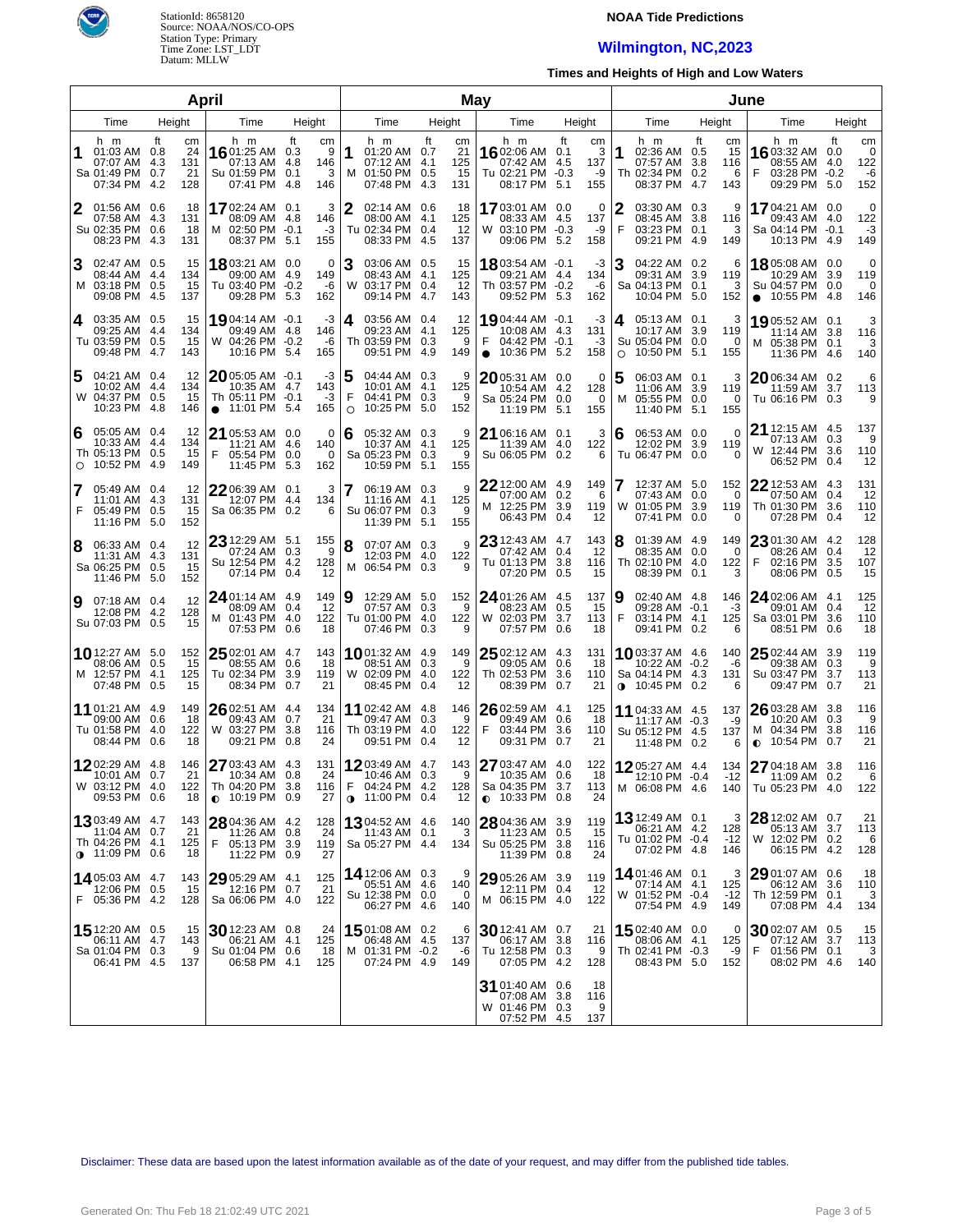

### **NOAA Tide Predictions**

# **Wilmington, NC,2023**

**Times and Heights of High and Low Waters**

| July           |                                                                             |                  |                                 |                                                                         |                   |                                      |                                                                                         |     | <b>August</b>                |                                                                                     |                                 |                            |                                                                                   | <b>September</b>                          |                                                                                   |                                                          |
|----------------|-----------------------------------------------------------------------------|------------------|---------------------------------|-------------------------------------------------------------------------|-------------------|--------------------------------------|-----------------------------------------------------------------------------------------|-----|------------------------------|-------------------------------------------------------------------------------------|---------------------------------|----------------------------|-----------------------------------------------------------------------------------|-------------------------------------------|-----------------------------------------------------------------------------------|----------------------------------------------------------|
| Time<br>Height |                                                                             |                  |                                 | Time                                                                    | Height            | Time                                 | Height                                                                                  |     | Time                         | Height                                                                              |                                 | Time                       | Height                                                                            | Time                                      | Height                                                                            |                                                          |
| 1              | h m<br>03:05 AM 0.3<br>08:11 AM 3.7<br>Sa 02:54 PM 0.0<br>08:56 PM 4.8      | ft<br>113<br>146 | cm<br>9<br>0                    | h m<br>16 03:56 AM 0.1<br>09:20 AM<br>Su 03:48 PM<br>09:51 PM 4.7       | ft<br>3.9<br>0.0  | cm<br>3<br>119<br>$\mathbf 0$<br>143 | h m<br>1<br>04:31 AM 0.0<br>09:47 AM 4.2<br>Tu 04:33 PM -0.3<br>10:28 PM 5.2<br>$\circ$ | ft  | cm<br>0<br>128<br>-9<br>158  | h m<br><b>16</b> 04:54 AM<br>10:26 AM<br>W 04:50 PM<br>10:46 PM<br>$\bullet$        | ft<br>0.3<br>4.1<br>0.2<br>-4.6 | cm<br>9<br>125<br>6<br>140 | h m<br>1<br>05:44 AM -0.3<br>11:21 AM<br>F<br>06:06 PM -0.2<br>11:48 PM 5.1       | ft<br>cm<br>-9<br>5.0<br>152<br>-6<br>155 | h m<br>16 05:31 AM<br>11:10 AM<br>Sa 05:47 PM 0.5<br>11:12 PM                     | ft<br>cm<br>12<br>0.4<br>137<br>4.5<br>15<br>137<br>-4.5 |
| 12             | 04:00 AM 0.2<br>09:06 AM 3.8<br>Su 03:52 PM -0.1<br>09:48 PM 5.0            |                  | 6<br>116<br>-3<br>152           | 17 04:42 AM<br>10:06 AM<br>M 04:32 PM<br>10:33 PM 4.7<br>$\bullet$      | 0.1<br>3.8<br>0.1 | 3<br>116<br>3<br>143                 | 2<br>05:22 AM -0.1<br>10:43 AM 4.3<br>W 05:29 PM -0.3<br>11:20 PM 5.2                   |     | -3<br>131<br>-9<br>158       | 1705:33 AM 0.3<br>11:07 AM<br>Th 05:30 PM 0.3<br>11:19 PM 4.5                       | -4.1                            | 9<br>125<br>9<br>137       | 06:31 AM -0.3<br>12:16 PM 5.0<br>Sa 06:58 PM -0.1                                 | -9<br>152<br>-3                           | <b>17</b> 06:02 AM<br>11:32 AM 4.5<br>Su 06:25 PM 0.6<br>11:30 PM 4.4             | 15<br>0.5<br>137<br>18<br>134                            |
| 3<br>$\circ$   | 04:53 AM 0.0<br>10:01 AM 3.9<br>M 04:48 PM -0.2<br>10:41 PM 5.1             | 119<br>155       | 0<br>-6                         | 1805:25 AM 0.2<br>10:50 AM<br>Tu 05:14 PM 0.1<br>11:12 PM 4.6           | 3.8               | 6<br>116<br>3<br>140                 | 3<br>06:11 AM -0.3<br>11:41 AM 4.5<br>Th 06:23 PM -0.3                                  |     | -9<br>137<br>-9              | 1806:07 AM 0.4<br>11:43 AM 4.1<br>F<br>06:07 PM 0.4<br>11:46 PM 4.4                 |                                 | 12<br>125<br>12<br>134     | 12:38 AM 4.9<br>07:17 AM -0.3<br>Su 01:10 PM 5.0<br>07:50 PM 0.1                  | 149<br>-9<br>152<br>3                     | 18 06:30 AM<br>11:49 AM 4.5<br>M 07:05 PM 0.7<br>11:57 PM 4.3                     | 15<br>0.5<br>137<br>21<br>131                            |
| 4              | $05:45$ AM $-0.1$<br>10:56 AM 4.0<br>Tu 05:42 PM -0.3<br>11:35 PM 5.1       | 155              | -3<br>122<br>-9                 | 1906:05 AM 0.2<br>11:33 AM<br>W 05:52 PM 0.2<br>11:48 PM 4.4            | 3.8               | 6<br>116<br>6<br>134                 | 12:13 AM 5.1<br>4<br>06:59 AM -0.4<br>F<br>12:39 PM 4.6<br>07:16 PM -0.2                |     | 155<br>$-12$<br>140<br>-6    | 1906:38 AM 0.4<br>12:12 PM 4.1<br>Sa 06:43 PM 0.5                                   |                                 | 12<br>125<br>15            | 01:29 AM 4.7<br>4<br>08:03 AM -0.1<br>м<br>02:05 PM 5.0<br>08:43 PM 0.3           | 143<br>-3<br>152<br>9                     | 19 06:59 AM 0.5<br>12:20 PM 4.6<br>Tu 07:48 PM 0.8                                | 15<br>140<br>24                                          |
| 5              | 06:35 AM -0.2<br>11:55 AM 4.0<br>W 06:36 PM -0.3                            | 122              | -6<br>-9                        | 2006:42 AM 0.3<br>12:14 PM<br>Th 06:29 PM 0.3                           | 3.7               | 9<br>113<br>9                        | 01:06 AM 4.9<br>5<br>07:46 AM -0.4<br>Sa 01:38 PM 4.6<br>08:10 PM -0.1                  |     | 149<br>$-12$<br>140<br>-3    | $20$ 12:03 AM 4.3<br>07:06 AM<br>Su 12:31 PM 4.1<br>07:20 PM                        | 0.4<br>0.6                      | 131<br>12<br>125<br>18     | 02:22 AM 4.5<br>08:50 AM 0.0<br>Tu 02:59 PM 4.9<br>09:39 PM 0.5                   | 137<br>$\Omega$<br>149<br>15              | 20 12:36 AM 4.2<br>07:33 AM 0.5<br>W 01:04 PM 4.6<br>08:38 PM                     | 128<br>15<br>140<br>27<br>0.9                            |
| 6              | 12:31 AM 5.0<br>07:24 AM -0.3<br>Th 12:57 PM 4.1<br>07:31 PM -0.2           |                  | 152<br>-9<br>125<br>-6          | 21 12:20 AM 4.3<br>07:15 AM<br>12:53 PM 3.7<br>F<br>07:04 PM            | 0.3<br>0.4        | 131<br>9<br>113<br>12                | 01:58 AM 4.7<br>6<br>08:34 AM -0.4<br>Su 02:35 PM 4.7<br>09:06 PM                       | 0.1 | 143<br>$-12$<br>143<br>3     | 21 12:28 AM 4.2<br>07:32 AM<br>12:57 PM 4.2<br>M<br>08:01 PM                        | 0.4<br>0.7                      | 128<br>12<br>128<br>21     | 03:15 AM 4.3<br>6<br>09:40 AM 0.2<br>W 03:53 PM 4.7<br>10:36 PM<br>$\mathbf 0$    | 131<br>6<br>143<br>0.6<br>18              | $21$ 01:25 AM $\,$ 4.1 $\,$<br>08:17 AM 0.5<br>Th 02:00 PM 4.6<br>09:39 PM        | 125<br>15<br>140<br>30<br>1.0                            |
| 7<br>F         | 01:28 AM 4.9<br>08:13 AM -0.3<br>01:59 PM 4.2<br>08:27 PM -0.1              |                  | 149<br>-9<br>128<br>-3          | <b>22</b> 12:45 AM 4.2<br>07:45 AM<br>Sa 01:29 PM<br>07:40 PM           | 0.3<br>3.7<br>0.5 | 128<br>9<br>113<br>15                | 02:51 AM 4.5<br>09:23 AM -0.3<br>M 03:30 PM 4.7<br>10:04 PM                             | 0.3 | 137<br>-9<br>143<br>9        | $22$ 01:05 AM 4.1<br>08:02 AM<br>Tu 01:38 PM 4.3<br>08:50 PM                        | 0.4<br>0.8                      | 125<br>12<br>131<br>24     | 04:09 AM 4.1<br>10:34 AM 0.3<br>Th 04:47 PM 4.6<br>11:33 PM                       | 125<br>9<br>140<br>0.7<br>21              | $22$ 02:24 AM $\,$ 4.0 $\,$<br>09:14 AM 0.6<br>F<br>03:09 PM 4.6<br>10:48 PM<br>0 | 122<br>18<br>140<br>30<br>1.0                            |
| 8              | 02:23 AM 4.7<br>09:03 AM -0.4<br>Sa 02:58 PM 4.4<br>09:26 PM 0.0            |                  | 143<br>$-12$<br>134<br>$\Omega$ | 23 01:09 AM 4.1<br>08:14 AM<br>Su 02:02 PM<br>08:22 PM                  | 0.3<br>3.8<br>0.6 | 125<br>9<br>116<br>18                | 8<br>03:43 AM 4.3<br>10:15 AM -0.2<br>Tu 04:24 PM 4.7<br>11:03 PM 0.4<br>$\bullet$      |     | 131<br>-6<br>143<br>12       | $2301:53$ AM 4.0<br>08:42 AM<br>W 02:30 PM 4.4<br>09:52 PM                          | 0.3<br>0.9                      | 122<br>9<br>134<br>27      | 05:03 AM 4.0<br>18<br>11:30 AM 0.4<br>F<br>05:41 PM 4.6                           | 122<br>12<br>140                          | 23 03:36 AM 3.9<br>10:31 AM 0.6<br>Sa 04:35 PM 4.6<br>11:56 PM                    | 119<br>18<br>140<br>27<br>0.9                            |
| 19             | 03:17 AM 4.6<br>09:55 AM -0.4<br>Su 03:55 PM 4.5<br>10:27 PM 0.1            |                  | 140<br>$-12$<br>137<br>3        | 24 01:45 AM 4.0<br>08:44 AM<br>M 02:38 PM<br>09:13 PM                   | 0.3<br>3.9<br>0.7 | 122<br>9<br>119<br>21                | 9<br>04:36 AM 4.1<br>11:08 AM -0.1<br>W 05:17 PM 4.7                                    |     | 125<br>-3<br>143             | 24 02:48 AM 3.9<br>09:33 AM<br>Th 03:33 PM 4.4<br>$\bullet$ 11:04 PM 0.9            | 0.4                             | 119<br>12<br>134<br>27     | 12:29 AM 0.6<br>19<br>05:57 AM 4.0<br>Sa 12:26 PM 0.4<br>06:34 PM 4.6             | -18<br>122<br>12<br>140                   | $2404:57$ AM $4.0$<br>11:52 AM 0.5<br>Su 05:53 PM 4.7                             | 122<br>15<br>143                                         |
|                | 1004:09 AM 4.4<br>10:47 AM -0.4<br>M 04:50 PM 4.6<br>$\bullet$ 11:27 PM 0.2 |                  | 134<br>$-12$<br>140<br>6        | 25 02:30 AM 3.9<br>09:22 AM<br>Tu 03:25 PM 4.0<br>10:16 PM<br>$\bullet$ | 0.2<br>0.7        | 119<br>- 6<br>122<br>21              | <b>10</b> 12:02 AM 0.4<br>05:29 AM 4.0<br>Th 12:02 PM 0.0<br>06:11 PM 4.6               |     | 12<br>122<br>$\Omega$<br>140 | $2503:51$ AM 3.8<br>10:41 AM 0.4<br>F<br>04:48 PM 4.5                               |                                 | 116<br>12<br>137           | 1001:21 AM 0.6<br>06:51 AM 4.0<br>Su 01:19 PM 0.4<br>07:26 PM 4.6                 | 18<br>122<br>12<br>140                    | $2512:58$ AM 0.7<br>06:13 AM 4.1<br>M 01:03 PM 0.3<br>07:01 PM 4.9                | 21<br>125<br>9<br>149                                    |
|                | 11 05:02 AM 4.2<br>11:40 AM -0.4<br>Tu 05:44 PM 4.6                         | 128              | $-12$<br>140                    | 26 03:23 AM 3.8<br>10:11 AM 0.2<br>W 04:20 PM 4.1<br>11:29 PM 0.8       |                   | 116<br>6<br>125<br>24                | <b>11</b> 12:57 AM 0.4<br>06:23 AM 3.9<br>F<br>12:55 PM 0.0<br>07:04 PM 4.6             |     | 12<br>119<br>$\Omega$<br>140 | $26$ 12:15 AM 0.9<br>05:05 AM 3.8<br>Sa 12:01 PM 0.4<br>06:06 PM 4.6                |                                 | 27<br>116<br>12<br>140     | 11 02:10 AM 0.5<br>07:43 AM 4.1<br>M 02:09 PM 0.3<br>08:15 PM 4.7                 | 15<br>125<br>9<br>143                     | 26 01:55 AM 0.4<br>07:21 AM 4.4<br>Tu 02:07 PM 0.1<br>08:01 PM 5.1                | 12<br>134<br>3<br>155                                    |
|                | 12 12:27 AM 0.2<br>05:55 AM 4.0<br>W 12:32 PM -0.3<br>06:38 PM 4.7          | 143              | 6<br>122<br>-9                  | 27 04:23 AM 3.7<br>11:13 AM 0.2<br>Th 05:23 PM 4.3                      |                   | 113<br>6<br>131                      | 1201:51 AM 0.3<br>07:16 AM 3.9<br>Sa 01:47 PM 0.1<br>07:55 PM 4.6                       |     | 9<br>119<br>3<br>140         | 27 01:19 AM 0.7<br>06:21 AM 3.9<br>Su 01:14 PM 0.2<br>07:17 PM 4.8                  |                                 | 21<br>119<br>6<br>146      | 1202:56 AM 0.4<br>08:33 AM 4.2<br>Tu 02:57 PM 0.3<br>08:59 PM 4.7                 | 12<br>128<br>9<br>143                     | 27 02:49 AM 0.2<br>08:21 AM 4.7<br>W 03:06 PM 0.0<br>08:55 PM 5.2                 | 6<br>143<br>0<br>158                                     |
|                | <b>13</b> 01:23 AM 0.1<br>06:48 AM 3.9<br>Th 01:23 PM -0.3<br>07:30 PM 4.7  |                  | 3<br>119<br>-9<br>143           | 28 12:38 AM 0.7<br>05:29 AM 3.7<br>F<br>12:22 PM 0.2<br>06:30 PM 4.5    |                   | 21<br>113<br>6<br>137                | 1302:41 AM 0.3<br>08:08 AM 4.0<br>Su 02:36 PM 0.1<br>08:43 PM 4.7                       |     | 9<br>122<br>3<br>143         | 28 02:18 AM 0.5<br>07:32 AM 4.1<br>M 02:20 PM 0.1<br>08:20 PM 5.0                   |                                 | 15<br>125<br>3<br>152      | <b>13.</b> 03:39 AM 0.4<br>09:18 AM 4.3<br>W 03:42 PM 0.3<br>09:40 PM 4.7         | 12<br>131<br>9<br>143                     | 28 03:40 AM 0.0<br>09:17 AM 5.0<br>Th 04:02 PM -0.1<br>09:45 PM 5.2               | 0<br>152<br>-3<br>158                                    |
| F.             | 1402:17 AM 0.1<br>07:40 AM 3.9<br>02:13 PM -0.2<br>08:19 PM 4.8             | 119              | 3<br>-6<br>146                  | 2901:42 AM<br>06:39 AM<br>Sa 01:30 PM 0.1<br>07:36 PM 4.7               | 0.6<br>3.7        | 18<br>113<br>3<br>143                | 1403:28 AM 0.3<br>08:57 AM 4.0<br>M 03:23 PM 0.1<br>09:27 PM 4.7                        |     | 9<br>122<br>3<br>143         | $2903:14$ AM 0.3<br>08:35 AM 4.3<br>Tu 03:21 PM -0.1<br>09:16 PM 5.2                |                                 | 9<br>131<br>-3<br>158      | 14.04:19 AM 0.4<br>10:01 AM = 4.4<br>Th 04:25 PM 0.4<br>10:16 PM 4.7              | 12<br>134<br>12<br>143                    | 29 04:29 AM -0.2<br>10:09 AM 5.2<br>F<br>04:56 PM -0.2<br>10:33 PM 5.2<br>$\circ$ | -6<br>158<br>-6<br>158                                   |
|                | 15 03:08 AM 0.1<br>08:31 AM 3.9<br>Sa 03:02 PM -0.1<br>09:07 PM 4.8         | 119              | 3<br>-3<br>146                  | $30$ 02:41 AM<br>07:46 AM<br>Su 02:34 PM 0.0<br>08:37 PM 4.9            | 0.4<br>3.8        | 12<br>116<br>0<br>149                | 1504:13 AM 0.3<br>09:43 AM 4.1<br>Tu 04:08 PM 0.2<br>10:09 PM 4.7                       |     | 9<br>125<br>6<br>143         | $30$ 04:07 AM 0.0<br>09:32 AM 4.6<br>W 04:18 PM -0.2<br>10:08 PM 5.3                |                                 | 0<br>140<br>-6<br>162      | 15,04:57 AM 0.4<br>10:38 AM 4.4<br>F<br>05:07 PM 0.4<br>10:48 PM 4.6<br>$\bullet$ | 12<br>134<br>-12<br>140                   | $30$ 05:16 AM $\,$ -0.3 $\,$<br>10:59 AM 5.3<br>Sa 05:48 PM -0.1<br>11:20 PM 5.0  | -9<br>162<br>$-3$<br>152                                 |
|                |                                                                             |                  |                                 | 31 03:38 AM 0.2<br>08:48 AM 4.0<br>M 03:35 PM -0.2<br>09:34 PM 5.1      |                   | 6<br>122<br>-6<br>155                |                                                                                         |     |                              | $31$ 04:57 AM $-0.1$<br>10:27 AM 4.8<br>Th 05:13 PM -0.3<br>10:58 PM 5.3<br>$\circ$ |                                 | -3<br>146<br>-9<br>162     |                                                                                   |                                           |                                                                                   |                                                          |